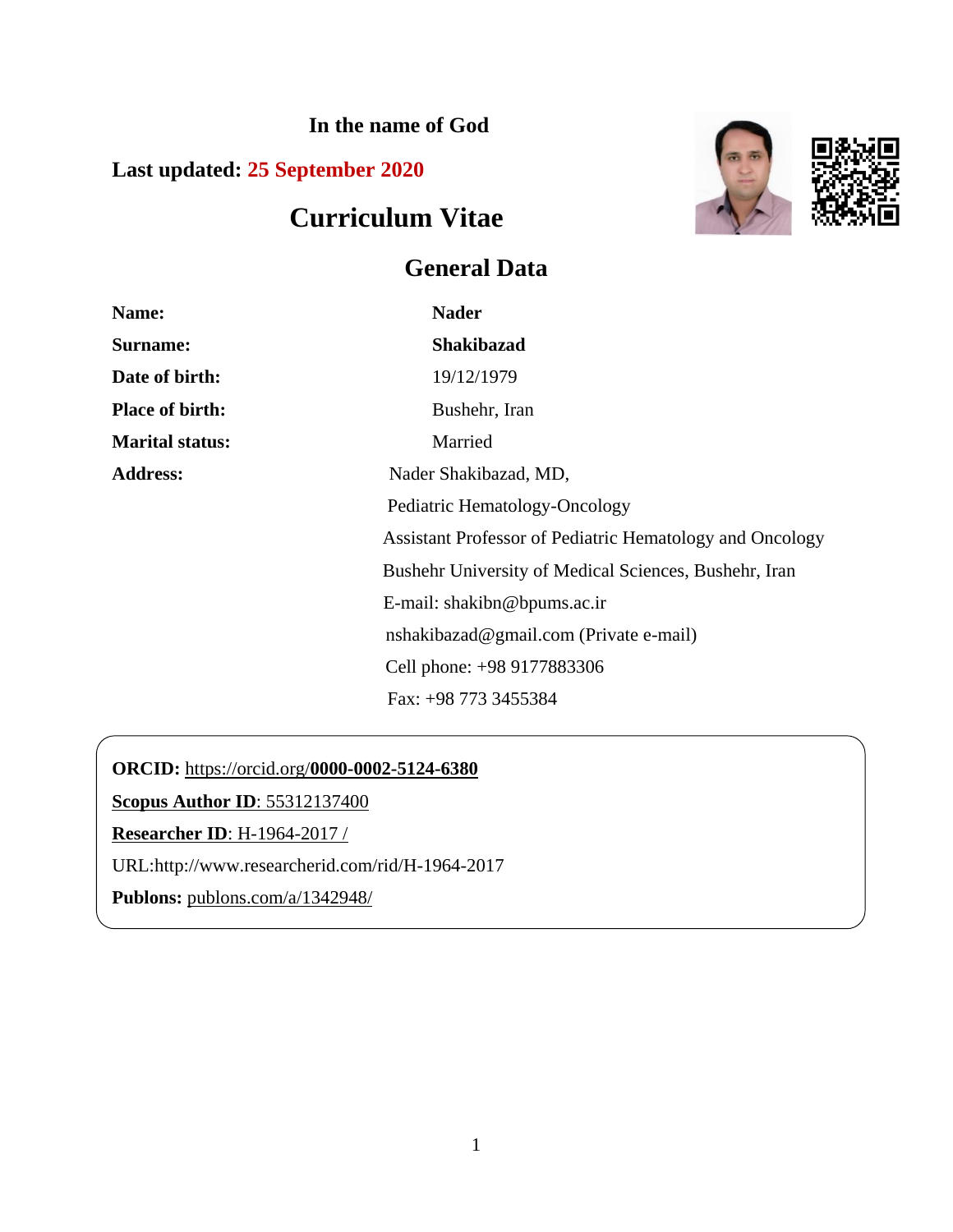# **Brief Biography**

Dr. Shakibazad joined the staff at The Khalije-Fars Hospital in 2019. He is a Faculty member of Hematology/Oncology division, Pediatrics department at Shiraz University of Medical Sciences; Shiraz, Iran

Dr. Shakibazad received his medical degree from The Shiraz University of Medical Sciences in 2006. After that he worked as family medicine in Genaveh, Bushehr from 2006-2009. He then completed both a residency in Paediatrics and a fellowship in Pediatrics Hematology/oncology at Shiraz University of Medical Sciences; Shiraz, Iran. Now, he is working as Assistant Professor of Pediatric Hematology and Oncology in Bushehr University of Medical Sciences, Bushehr, Iran

Dr. Shakibazad's clinical practice and research program is focused on childhood cancer and transplantation and Hematology. He is an active member of *International Society of Paediatric Oncology* (SIOP) since 2017.

#### **Education**

- 1. **Diploma** , Tabatabayei High School, Genaveh Iran 1994-1998
- 2. **M.D. (General Physician)**, Shiraz University of medical sciences, Shiraz- Iran, 2006
- 3. **Internship**, Shiraz University of medical sciences, Shiraz- Iran, 2004-2006
- 4. **Residency in Pediatrics**, Nemazee Hospital, Shiraz University of Medical Sciences, Shiraz-Iran. 2010-2013
- 5. **Subspecialty in Pediatric Hematology /Oncology**, School of Medicine, Shiraz University of Medical Sciences, Shiraz – Iran 2015-2018
- 6. **Assistant Professor of Pediatric Hematology and Oncology,** Bushehr University of Medical Sciences, Bushehr, Iran. shakibn@bpums.ac.ir

# **Licensure**

- 1. 2018- **Sub-Specialty** in Pediatric Hematology and Oncology
- 2. 2013- **Specialty** in Pediatrics, Shiraz, Iran
- 3. 2006 **M.D.** (General Physician), Shiraz, Iran

# **Certification**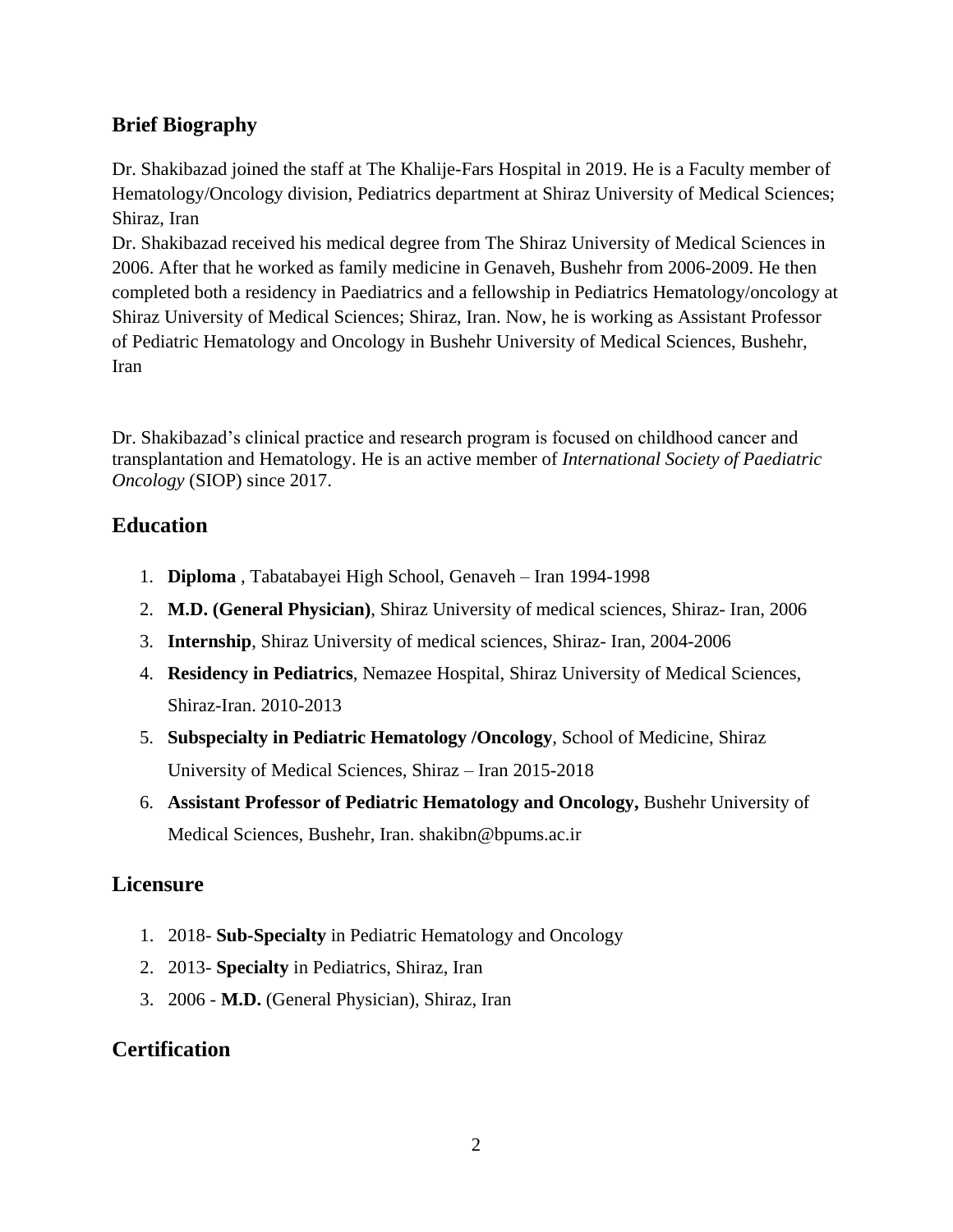- 1. Iranian Board Certification of Pediatric Hematology and Oncology, Shiraz University of Medical Sciences, 2018
- 2. Iranian Board Certification of Pediatrics, Shiraz University of Medical Sciences, 2013
- 3. M.D. (General Physician), Shiraz University of Medical Sciences, 2006

# **Research Interests**

- Pediatric Hematological Malignancies
- Posttransplant lymphoproliferative disorder
- Pediatric Allogenic Bone Marrow Transplantation
- Refractory solid tumor in children

# **Administrative Activities**

- 1. 2006-2009: **Working as Family Medicine (M.D.)**
- 2. 2009-2010: **Technical Assistant of Health Care in Burn Hospital of Bushehr Province**
- 3. 2018- till now: **Assistant Professor of Pediatric Hematology and Oncology,** Bushehr

University of Medical Sciences, Bushehr, Iran. shakibn@bpums.ac.ir

#### **Achievements**

- 1. **2015**  Award for working on Health evolution plan, Chancellor of Bushehr University of Medical Sciences
- 2. **2015** Award for working on Health evolution plan, Vice-Chancellor for Treatment of Bushehr University of Medical Sciences
- 3. Successfully completed over 10 modules on **BMJ Learning** in the past year and is thus regarded as a **high user of BMJ learning**. **5 July 2018**
- 4. Top 10 % of Iranian Pediatric Hematology and Oncology Board Examination

#### **Thesis:**

- 1. Post-operative pain reduction by vibrator**, 2006**
- 2. Epstein-Barr viral load before a liver transplant in children with chronic liver disease, **2013**
- 3. Evaluation of Glucose 6 Phosphate Dehydrogenase Activity in Children with Acute Leukemia and its Relation to Mortality and Morbidity, **2018.**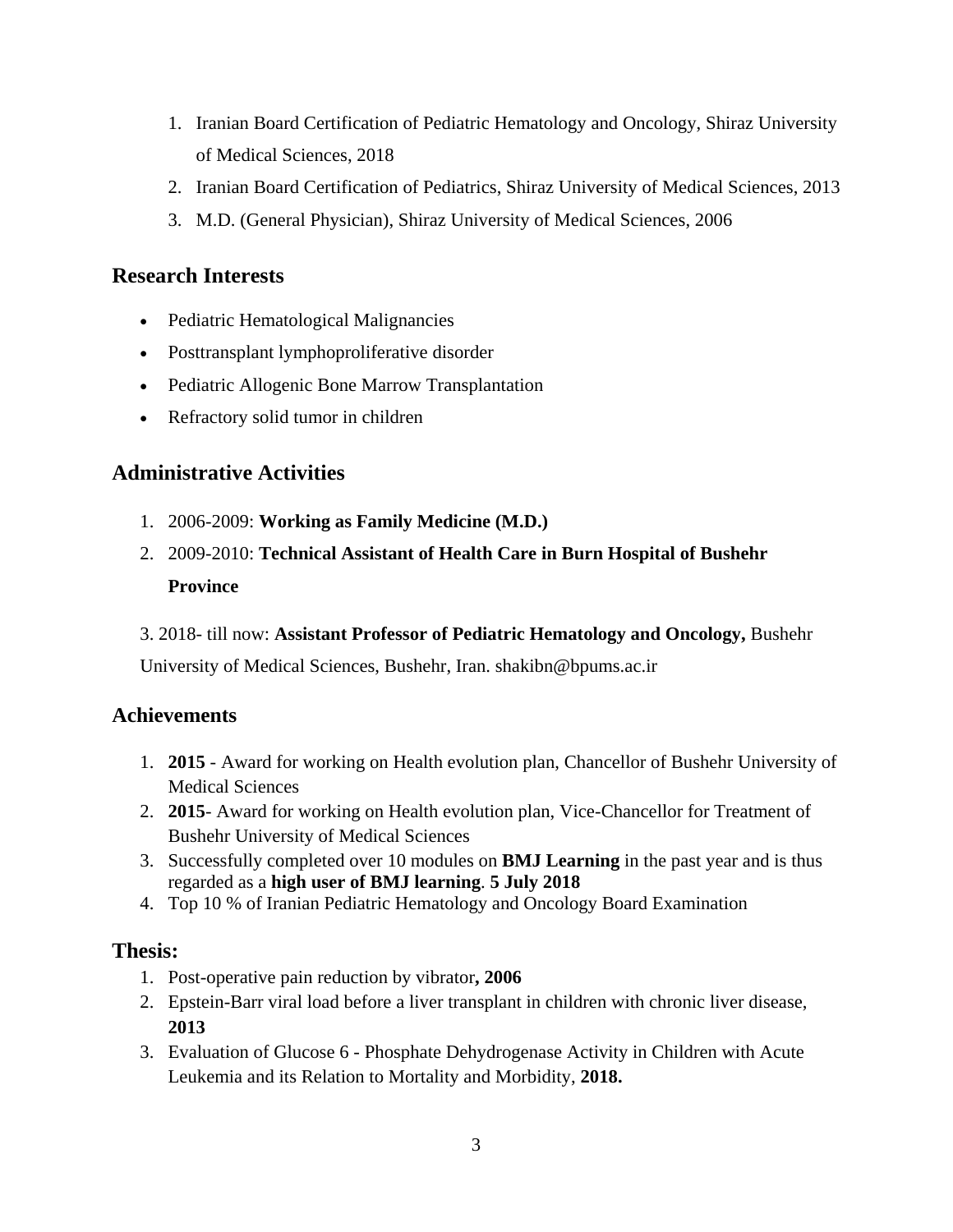# **Workshops Attended**

- 1. Workshop of Medical Ethics, Shiraz University of Medical Sciences 2016
- 2. Workshop of Medical Education Fellowship Program, EDC of Shiraz University of Medical Sciences, February 2016
- 3. Workshop on Clinical Governance, Shiraz University of Medical Sciences 2015
- 4. Workshop on Hospital Management,  $6<sup>th</sup>$  International Conference on Hospital Management, Tehran , August 2014
- 5. Basic and Advanced Neonatal Resuscitation Program (NRP) MegaCode, Shiraz University of Medical Sciences 2013
- 6. The Workshop of Breast feeding, Shiraz University of Medical Sciences, May 2012
- 7. Workshop on Hemovigilance, Hospital-acquired infection, Shiraz University of Medical Sciences, April 2011
- 8. Workshop of Resident Education Program, EDC of Shiraz University of Medical Sciences, October 2010
- 9. Workshop of Methods of Research, Shiraz University of Medical Sciences 2010
- 10. The Workshop on Lactation Counseling, Bushehr University of Medical Sciences, August 2009
- 11. Workshop on thalassemia as Tutorial on Thalassemia from European Hematology Association which was held on 10-11 may 2018 in Shiraz, Iran
- 12. Workshop on research practice with certification from BMJ (British Medical Journal) Learning Jan-2018

#### **Teaching Experiences**

- o 2014- Neonatal CPCR
- o Teaching Pediatric course for Midwifery students
- o Teaching medical student (general physician)
- o Teaching Pediatric residency course, Bushehr University of Medical Sciences, Bushehr, Iran.

#### **Membership**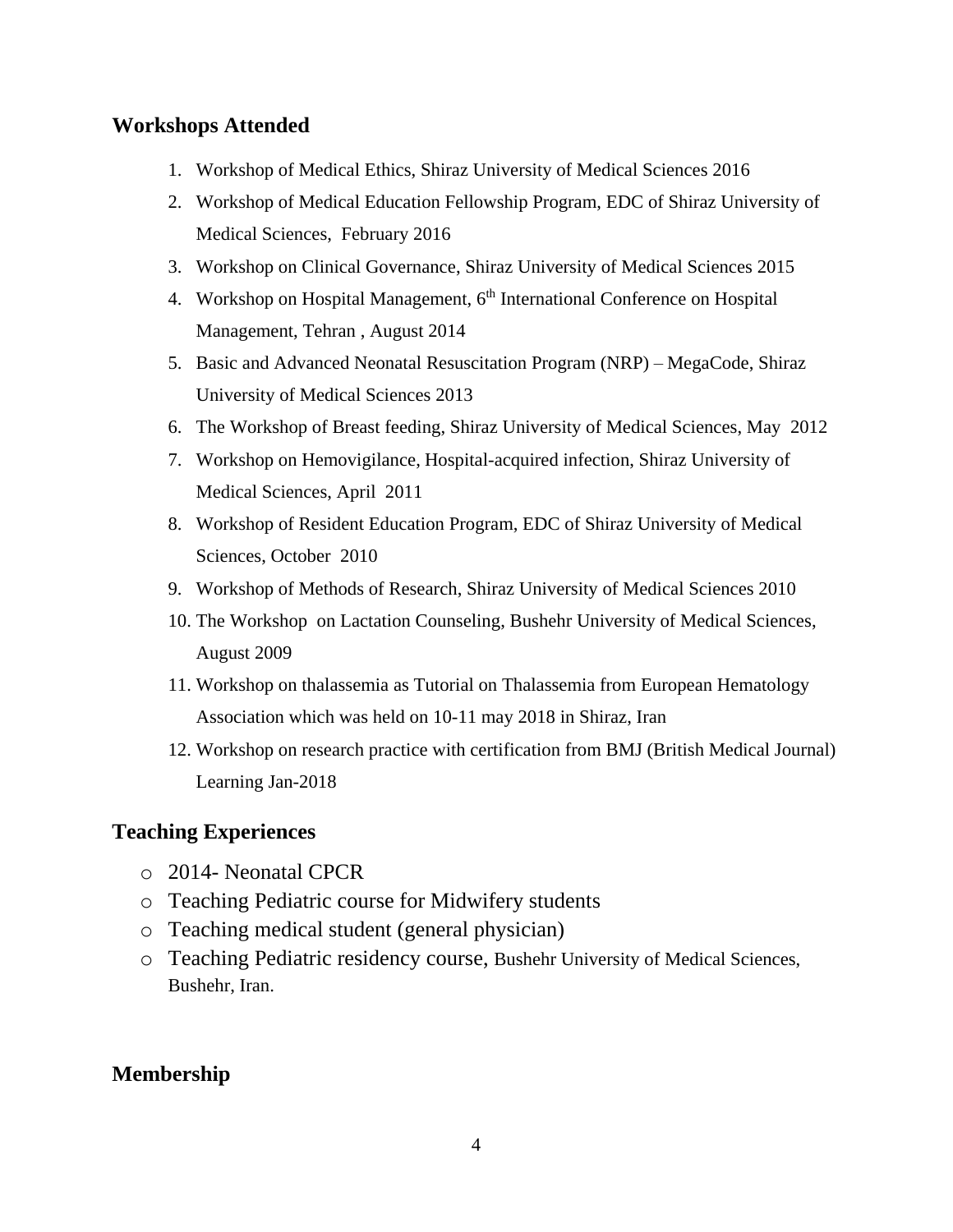- o Member of Iranian Pediatric Hematology and Oncology Society(IPHO) -2017- Date
- o Active member of International Society of Pediatric Oncology (SIOP)- 2017 Date
- o Member of International Society of Thrombosis and Hemostasis (IRSTH)-2017-Date

#### **Oral Presentation:**

- 1. *Unusual presentations of acute lymphoblastic leukemia in children: A systematic review,* **10th International Conference on Leukemia and Hematologic Oncology, October 17-18, 2016 Rome, Italy**
- 2. Unusual presentations of post-transplant lymphoproliferative disorder in pediatric recipients of solid organ transplants: A systematic review. **14th World Cancer & Anti-Cancer Therapy Convention, November 21-23, 2016 Dubai, UAE**
- 3. *Vitamin B12 deficiency and associated neurological complications among children in Southern Iran.* **3 rd International and 16th National Child Neurology Congress, 14- 16 September, 2016 Tabriz, Iran**
- 4. *Why some Patients Die from Metastasis after Local Control of Solid Tumors by Anti-Angiogenesis Factor Drugs*- **BIT's 7th [Annual World Congress of Molecular &](https://www.google.com/url?sa=t&rct=j&q=&esrc=s&source=web&cd=30&cad=rja&uact=8&ved=0ahUKEwjn1fD5xInVAhUIWBoKHV0xDN44FBAWCE4wCQ&url=http%3A%2F%2Fwww.bitcongress.com%2Fcmcb2017%2Fscientificprogram_4.asp&usg=AFQjCNHMJSbbUGfya8NnQRnfhZr7Pudjaw)  [Cell Biology \(CMCB -2017\) Time: April 25-27, 2017](https://www.google.com/url?sa=t&rct=j&q=&esrc=s&source=web&cd=30&cad=rja&uact=8&ved=0ahUKEwjn1fD5xInVAhUIWBoKHV0xDN44FBAWCE4wCQ&url=http%3A%2F%2Fwww.bitcongress.com%2Fcmcb2017%2Fscientificprogram_4.asp&usg=AFQjCNHMJSbbUGfya8NnQRnfhZr7Pudjaw)**, **Xi'an, China**
- 5. *Protective Role of Ursodeoxycholic Acid and Vitamin E in the Prevention of MTX-Induced Liver Injury in Pediatric Patients with Leukemia: A Randomized Clinical Trial*- **The 2nd International Congress on Hematological Disorders, 3-5 May, 2017 Shiraz, Iran**
- *6. New insight to anti- anti-angiogenic resistance-***The 26th world cancer and Oncodiagnostics conference, 27-28 November, 2017, Dubai, UAE**
- *7. Tumor thrombosis in children with cancer-* **The 26th world cancer and Oncodiagnostics conference, 27-28 November, 2017, Dubai, UAE**
- 8. **As a Keynote Speech "**Thrombosis in pediatric malignancy**"- The World Congress on Pediatrics and Clinical Pediatrics, Dubai, UAE, November 28-29, 2018**
- 9. **As a Keynote Speech "**Anterior chest wall bulging as a rare manifestation of acute lymphoblastic leukemia in children**"- The World Congress on Pediatrics and Clinical Pediatrics, Dubai, UAE, November 28-29, 2018**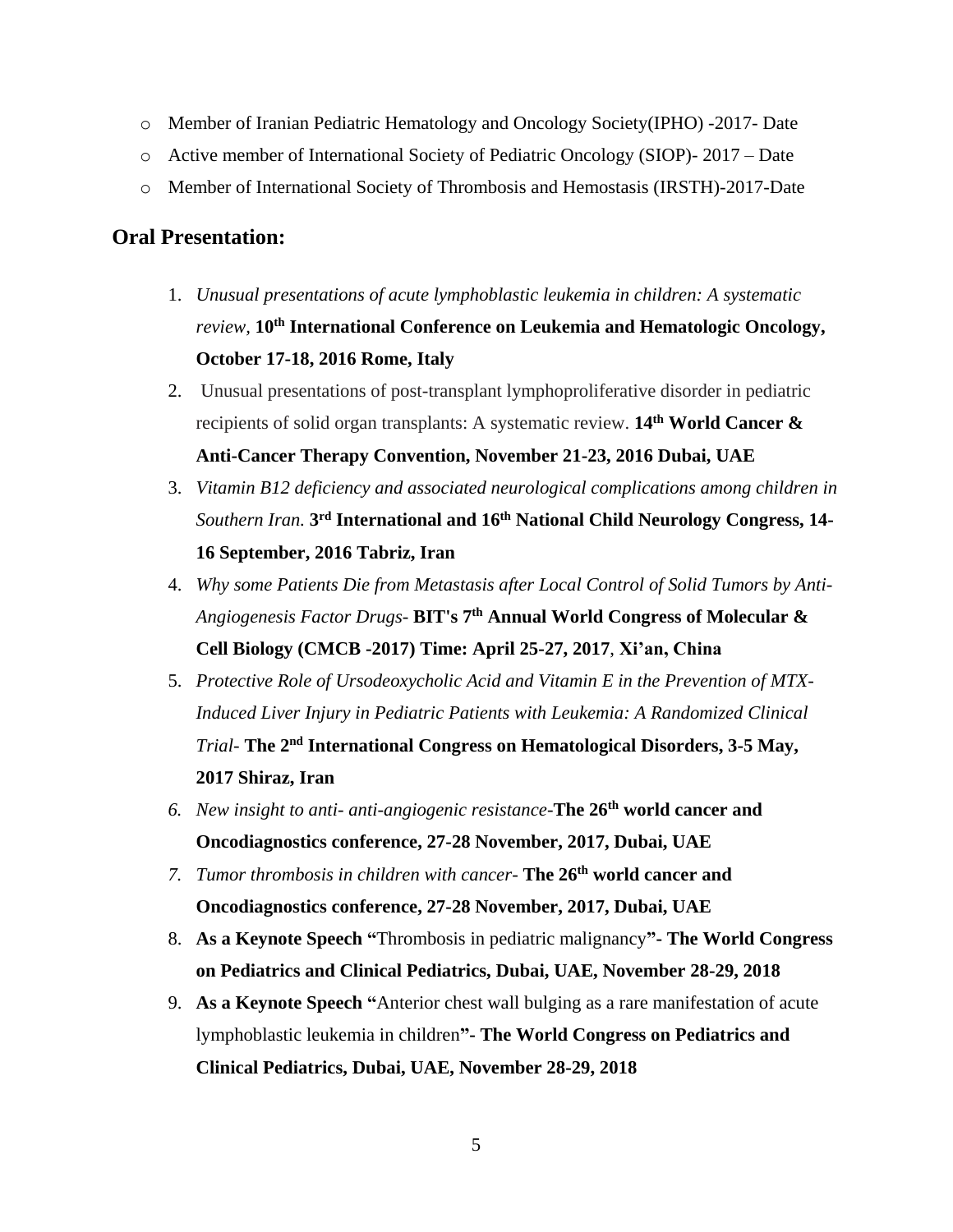10. Gynecomastia as a late complication of childhood cancer that can affect the quality of life of male survivors - **International Congress of Supportive Care of Patients with Childhood Cancer, Urmia, Iran, 18-20 September, 2019**

#### **Poster Presentation:**

- 1. *Risk Factors of Coronary Involvement in Kawasaki Disease in Recent Outbreak in South Iran, Shiraz***. The 8th Biennial Congress of Iranian Society of Asthma and Allergy, 2-4 November, 2011 Shiraz, Iran**
- 2. *Investigating the Effect of Ursodeoxycholic Acid on Indirect Hyperbilirubinemia in Neonates Treated With Phototherapy.* **International Pediatric Congress of Professor Amirhakimi, May 10-13, 2016 Shiraz, Iran**
- 3. *Neurological Crises after Discontinuation of Nitisinone (NTBC) Treatment in 3 Cases of Tyrosinemia*. **International Pediatric Congress of Professor Amirhakimi, May 10-13, 2016 Shiraz, Iran**
- 4. *Anterior chest wall bulging; as a solitary manifestation of acute lymphoblastic leukemia in a child*. **International Pediatric Congress of Professor Amirhakimi, May 10-13, 2016 Shiraz, Iran**
- 5. *Hematohidrosis: Report of Two Cases and Review of the Literature*. **The 2 nd International Congress on Hematological Disorders, 3-5 May 2017, Shiraz, Iran.**  Posters & Accepted Abstracts: IJMS, Vol 42, No 3, Supplement May 2017
- 6. *Causes of Early Deaths in Children with Acute Lymphoblastic Leukemia: A Systematic Review*. **The 2nd International Congress on Hematological Disorders, 3-5 May 2017, Shiraz, Iran.** Posters & Accepted Abstracts: IJMS, Vol 42, No 3, Supplement May 2017
- 7. *Hodgkin lymphoma in a patient with IFAP syndrome.* **10th Global Annual Oncologists Meeting, July 11-13, 2016 Cologne, Germany**. Posters & Accepted Abstracts: **J Cancer Sci Ther**. **DOI**: 10.4172/1948-5956.C1.070
- 8. *A child with left femoral pain and limping.* **PROFESSOR AMIRHAKIMI, 2ND PEDIATRIC CONGRESS | SHIRAZ: 17 – 20 APRIL-2018.**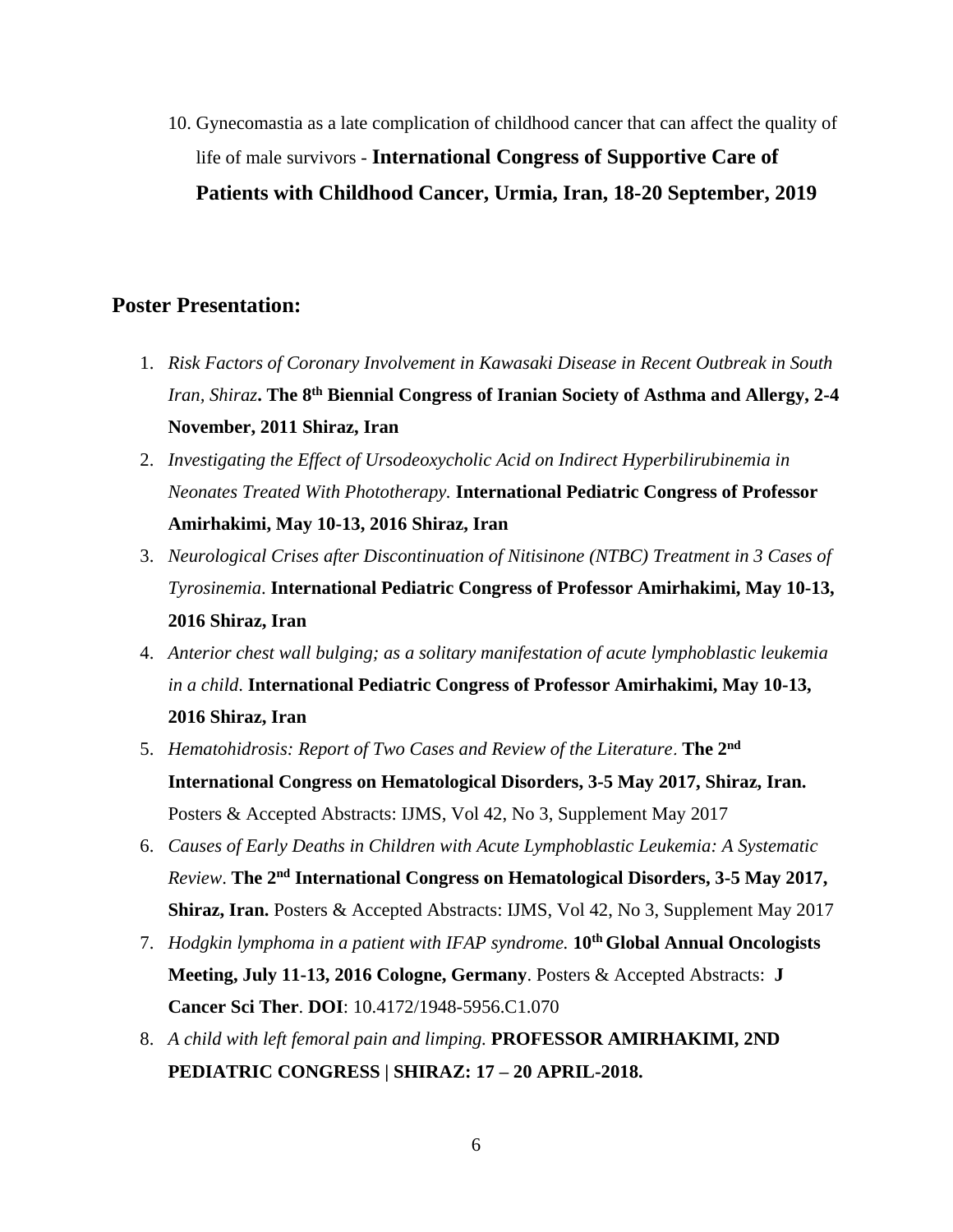- 9. *A prospective study on the effect of ursodeoxycholic acid on breast milk jaundice in neonate.* **PROFESSOR AMIRHAKIMI, 2ND PEDIATRIC CONGRESS | SHIRAZ: 17 – 20 APRIL-2018.**
- *10. Acute abdomen as an unusual presentation of acute myeloid leukemia; a case report.* **PROFESSOR AMIRHAKIMI, 2ND PEDIATRIC CONGRESS | SHIRAZ: 17 – 20 APRIL-2018.**
- *11. Five- year survival rate of children with central nervous system tumors in Shiraz, Iran.* **PROFESSOR AMIRHAKIMI, 2ND PEDIATRIC CONGRESS | SHIRAZ: 17 – 20 APRIL-2018.**

#### **Publications:**

#### **(Until now (25 September 2020);**

1. Amoozgar H, Mohammadi H, **Shakibazad N**. Risk Factors of Coronary Involvement in Kawasaki Disease in Recent Outbreak in South Iran, Shiraz. Journal of Pediatric Sciences. 2012;4(4):1-7.

2. Amoozgar H, **Shakibazad N**, Amirghofran AA. Aneurysmal aorto-left ventricular tunnel. Int Cardiovasc Res J. 2012;6(1):30-2.

3. Firuzi O, **Shakibazad N**, Amoozgar H, Borzoee M, Abtahi S, Ajami G, Ardi P, Miri R. Effects of omega-3 polyunsaturated fatty acids on heart function and oxidative stress biomarkers in pediatric patients with dilated cardiomyopathy. Int Cardiovasc Res J. 2013;7(1):8.

4. Karamifar H, **Shakibazad N**, Saki F, Saki N, Kardeh S. Skin manifestation of methylmalonic acidemia: case report and review of the literature. Giornale italiano di dermatologia e venereologia: organo ufficiale, Societa italiana di dermatologia e sifilografia. 2014;150(6):741-4.

5. **Shakibazad N**, Honar N, Dehghani SM, Alborzi A. Epstein-Barr viral load before a liver transplant in children with chronic liver disease. Exp Clin Transplant. 2014;12(6):534-8.

6. **Shakibazad N**, Karimi M. Rhabdomyosarcoma of Eyelid: A picture presentation. IJBC. 2014;6(3):221-2.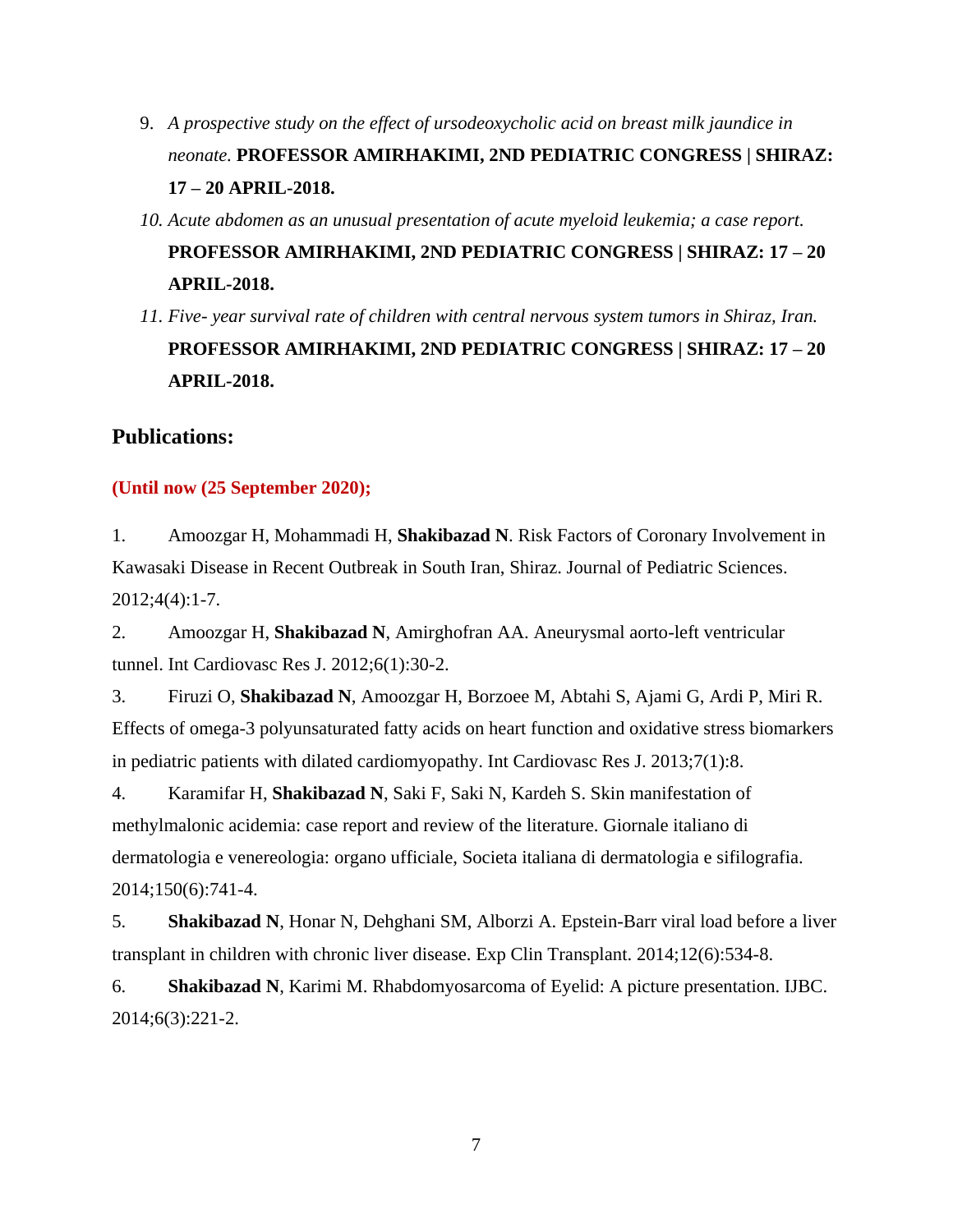7. Honar N, Minazadeh A, **Shakibazad N**, Haghighat M, Saki F, Javaherizadeh H. Diagnostic accuracy of urea breath test for Helicobacter pylori infection in children with dyspepsia in comparison to histopathology. Arquivos de Gastroenterologia. 2016;53(2):108-12.

8. Honar N, Saadi EG, Saki F, Pishva N, **Shakibazad N**, Teshnizi SH. Effect of ursodeoxycholic acid on indirect hyperbilirubinemia in neonates treated with phototherapy. Journal of Pediatric Gastroenterology and Nutrition. 2016;62(1):97-100.

9. Zareifar S, **Shakibazad N\***, Fathpour G, Moradi M, Saleh F. Anterior chest wall bulging: a rare initial manifestation of acute lymphoblastic leukemia in a child. Journal of Leukemia. 2016; 4(3):1-3.

10. Bahmanyar M, **Shakibazad N\***, Imanieh MH, Dehghani SM. Soft palate ulcer: an unusual presentation of a posttransplant lymphoproliferative disorder. Journal of pediatric hematology/oncology. 2017;39(2):e97-e9.

11. Bordbar MR, Modarresi F, Fard MAF, Dastsooz H, **Shakibazad N**, Faghihi MA. A case report of novel mutation in PRF1 gene, which causes familial autosomal recessive hemophagocytic lymphohistiocytosis. BMC medical genetics. 2017;18(1):49.

12. Honar N, **Shakibazad N\***, Shirazi ZS, Dehghani SM, Inaloo S. Neurological crises after discontinuation of nitisinone (NTBC) treatment in tyrosinemia. Iranian journal of child neurology. 2017;11(4):66.

13. Shahriari M, **Shakibazad N\***, Moradi M. Esthesioneuroblastoma Presenting with Bilateral Proptosis and Blindness in a Child: A Case Report. Journal of clinical and diagnostic research: JCDR. 2017;11(8):XD01.

14. **Shakibazad N**, Bordbar M, Shahriari M. A Child with Left Femoral Pain and Limping. Middle East Journal of Cancer. 2017;8(3):167-9.

15. Zareifar S, Haghpanah S, Shorafa E, **Shakibazad N**, Karamizadeh Z. Evaluation of metabolic syndrome and related factors in children affected by acute lymphoblastic leukemia. Indian Journal of Medical and Paediatric Oncology: Official Journal of Indian Society of Medical & Paediatric Oncology. 2017;38(2):97.

16. Zekavat OR, Abdolkarimi B, Pouladfar G, Fathpour G, Mokhtari M, **Shakibazad N\***. Colonic basidiobolomycosis with liver involvement masquerading as gastrointestinal lymphoma: a case report and literature review. Revista da Sociedade Brasileira de Medicina Tropical. 2017;50(5):712-4.

8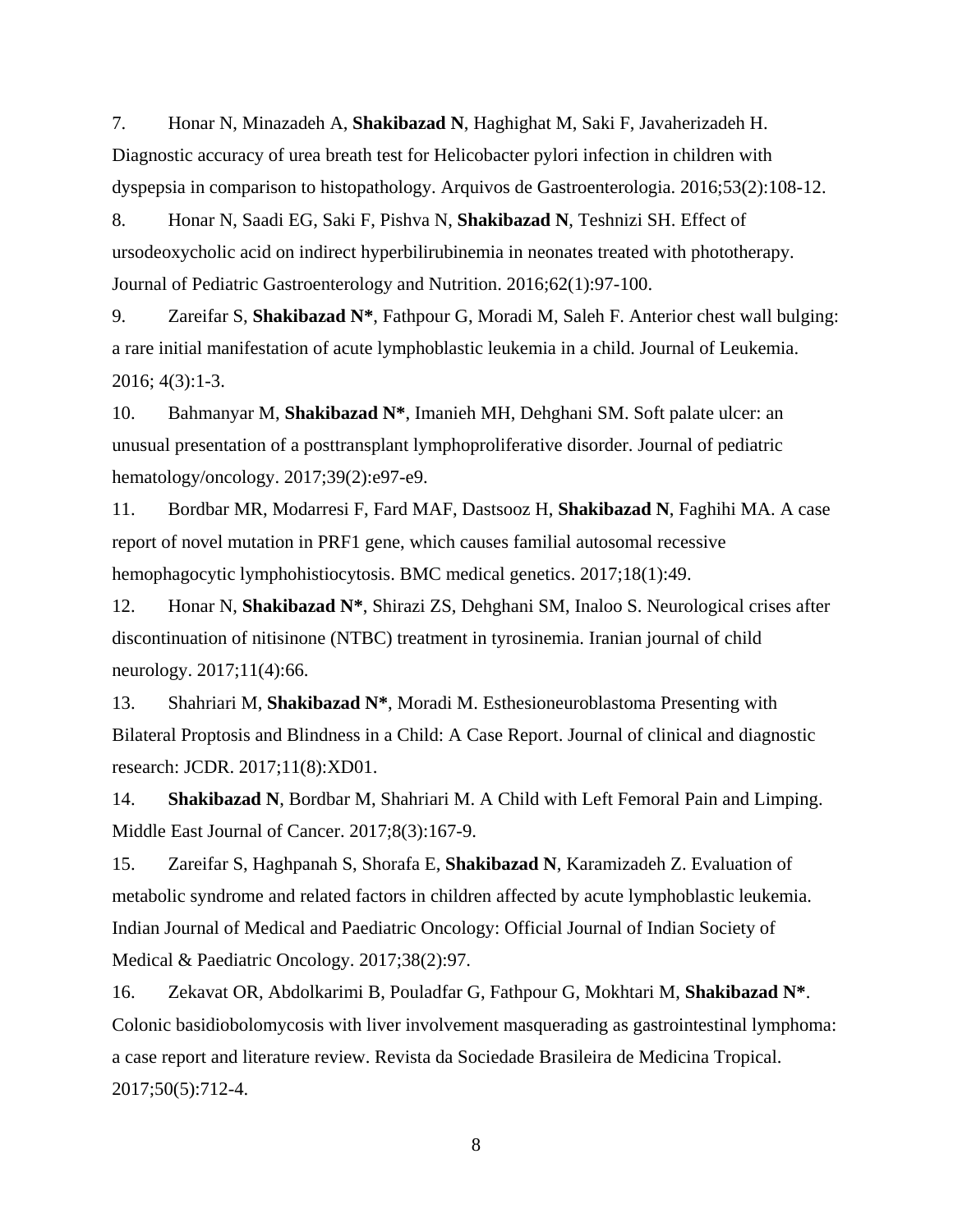17. Zekavat OR, Fathpour G, Haghpanah S, Dehghani SJ, Zekavat M, **Shakibazad N\***. Acquired Vitamin K Deficiency as Unusual Cause of Bleeding Tendency in Adults: A Case Report of a Nonhospitalized Student Presenting with Severe Menorrhagia. Case Reports in Obstetrics and Gynecology. 2017;2017.

18. Ajami G, Alvasabi F, Edraki MR, Amoozgar H, Amirghofran AA, Parnian Rad A, **Shakibazad N**, Bordbar M. Generalized lymphatic anomaly presenting as rhinorrhea and chylous pericardial effusion. Pediatric blood & cancer. 2018;65(7):e27021.

19. Amanati A, **Shakibazad N**, Pourabbas B, Nowroozzadeh MH, Zareifar S, Zekavat OR. Acute Progressive Visual Loss in a Case of Acute Myeloid Leukemia: Challenges in the Utility of Molecular Tests in Early Diagnose of Cytomegalovirus Retinitis. Case reports in medicine. 2018;2018.

20. Bordbar M, Amanati A, Shokripour M, Kamali K, Zareifar S, Shahriari M, Zekavat OR, Moradi M, **Shakibazad N\***. Simultaneous occurrence of multifocal osteomyelitis in a child with acute lymphoblastic leukemia: a rare manifestation during the maintenance phase of treatment. Arch Pediatr Infect Dis. 2018;6:e13095.

21. Bordbar M, Karimi M, **Shakibazad N\***. Thrombosis in pediatric malignancy: a review and future perspectives with focus on management. Blood Coagulation & Fibrinolysis. 2018;29(7):596-601.

22. Bordbar M, **Shakibazad N**, Fattahi M, Haghpanah S, Honar N. Effect of ursodeoxycholic acid and vitamin E in the prevention of liver injury from methotrexate in pediatric leukemia. The Turkish Journal of Gastroenterology. 2018;29(2):203.

23. Bordbar MR, Haghpanah S, **Shakibazad N**, Zarei T. Serum Folate and Vitamin B12 Levels in Survivors of Childhood Malignancy in Southern Iran. Middle East Journal of Cancer. 2018;9(3):202-7.

24. **Shakibazad N\***, Kamali K, Honar N, Bordbar M, Mohazabieh E. Rigler Sign in a Child With Posttransplant Lymphoproliferative Disease: A Sign That Should Not Be Missed. Exp Clin Transplant. 2018;16(3):352-4.

25. **Shakibazad N**, Shahriari M, Inaloo S. Hodgkin lymphoma in a patient with IFAP syndrome: a case report and review of literature. Journal of pediatric hematology/oncology. 2018;40(3):227-30.

9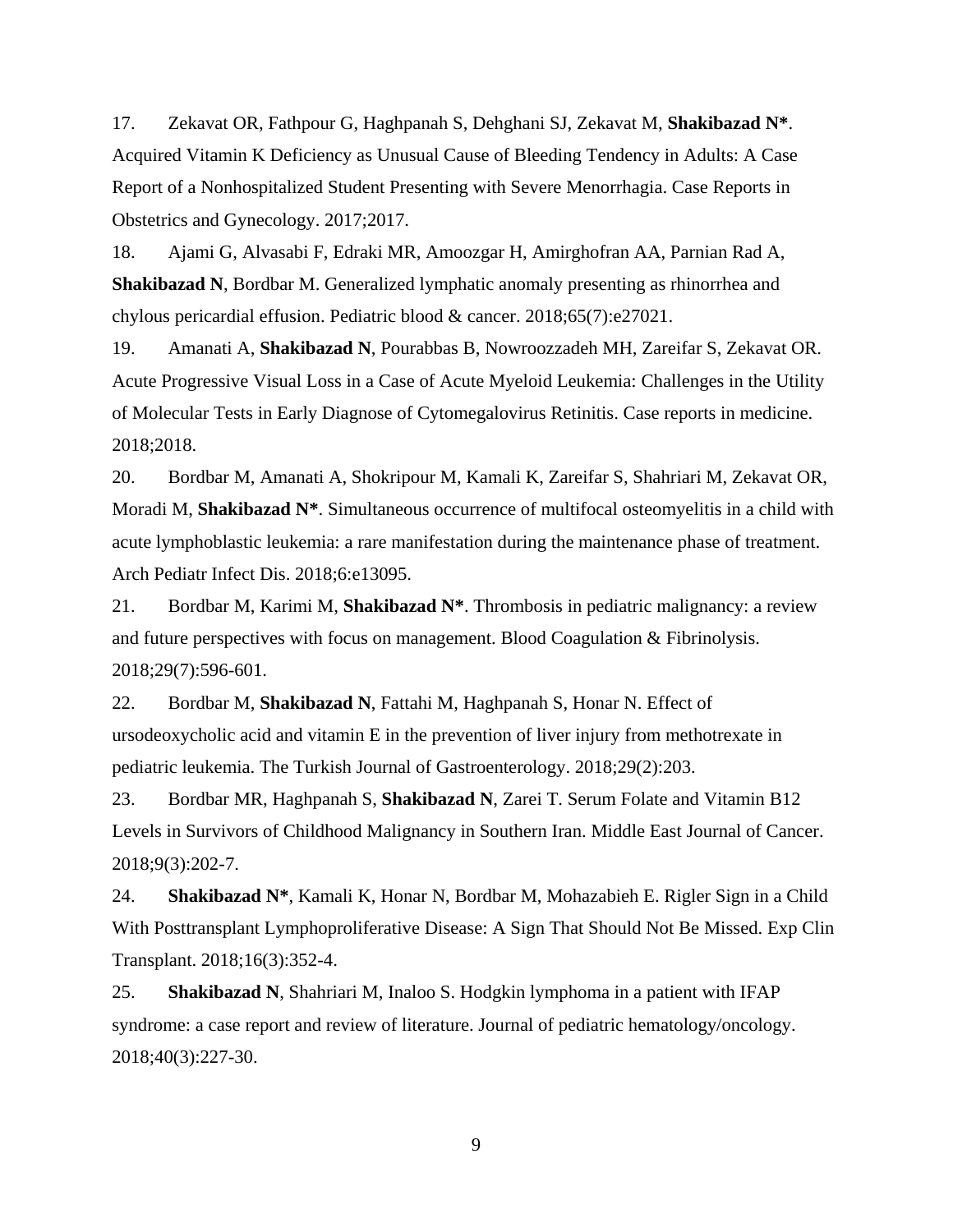26. Zekavat OR, Bordbar M, Fathpour G, **Shakibazad N\***, Haghpanah S. Buparvaquone Intoxication: Report of a Life-Threatening Thrombocytopenia in a Child and Review of Literature. Journal of Clinical & Diagnostic Research. 2018;12(2).

27. Amoozgar H, Edraki MR, Ayatollahi M, Borzouee M, Ajami G, Mohammadi H, Mehdizadegan N, **Shakibazad N**, Arabi H, Alwesabi F. A study of intracoronary injection of hematopoietic stem cells in pediatric dilated cardiomyopathy: is it an applicable solution for critically Ill patients? Iranian Journal of Pediatrics. 2019;29(3).

28. Bordbar M, Saleh F, Zekavat OR, Basiratnia M, Fathpour G, Zareifar S, Shahriari M, Karimi M, **Shakibazad N\***. Deferoxamine Protective Effect in Preventing Nephrotoxicity in Children Under Treatment with Doxorubicin: A Randomized Clinical Trial. Iranian Journal of Blood and Cancer. 2019;11(2):51-6.

29. Shahriari M, Ghasemi K, Bordbar M, **Shakibazad N\***. Gynecomastia as a late complication of childhood cancer and its treatment that can affect the quality of life of male survivors. Semin Oncol. 2019 Apr;46(2):155-159. doi: 10.1053/j.seminoncol.2019.04.003.

30. Zareifar S, Dastsooz H, Shahriari M, Faghihi MA, Shekarkhar G, Bordbar M, Zekavat OR, **Shakibazad N\***. A novel frame-shift deletion in FANCF gene causing autosomal recessive Fanconi anemia: a case report. BMC medical genetics. 2019;20(1):122.

31. Zekavat OR, Mehrabipour F, **Shakibazad N**, Fattah Z, Haghpanah S. Evaluation of intima-media thickness of common carotid artery in thalassemia patients compared to healthy individuals. Journal of Jahrom University of Medical Sciences. 2019;17(2):1-7.

32. Zekavat OR, Sahraian A, Esmaili S, Haghpanah S, Rabie S, Alipour F, Bahrami R, **Shakibazad N\***. The Relationship of Birth Weight, Feeding, and Gestational Age with Serum Copper and Zinc in Premature Neonates. Journal of Clinical & Diagnostic Research. 2019;13(5).

33. Bordbar M, **Shakibazad N\***, Mottaghipisheh H, Shahriari M, Zareifar S, Zekavat OR. Acute Renal Failure: A Rare Initial Presentation of Acute Lymphoblastic Leukemia. Middle East Journal of Cancer. 2020. doi: 10.30476/mejc.2020.78666.0.

34. Ghasemi K, Montazeri S, Mahmoudpour M, **Shakibazad N**, Fariborzi M, Rouzbehani K. Evaluation of Microbial Resistance Pattern in Children with Urinary Tract Infection in Bushehr between 2017 and 2018. Journal of Pediatric Nephrology. 2020;8(3).

10